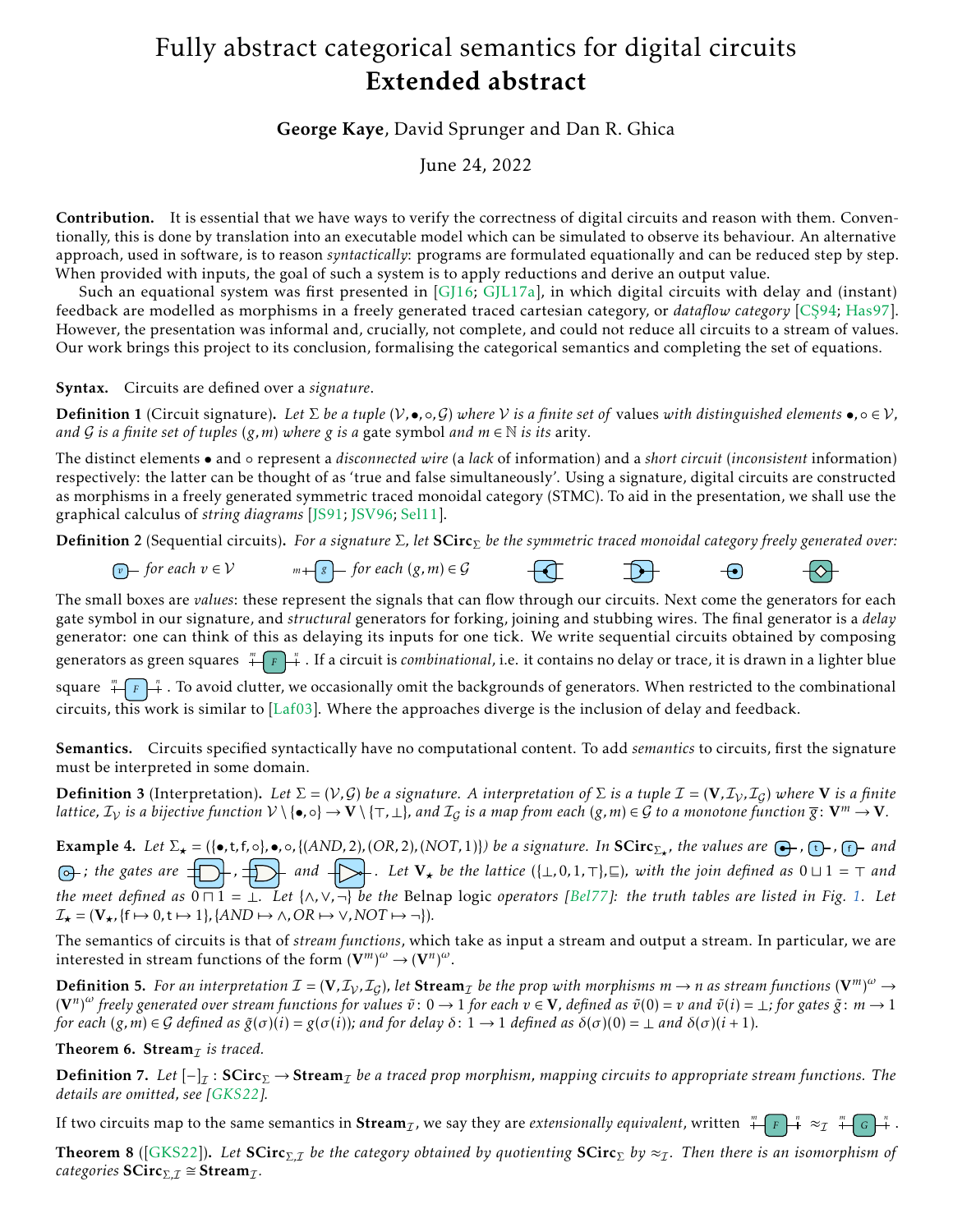Equational reasoning. Circuits of non-equal syntax can have the same semantics as stream functions. However, in general it is prohibitive to check that the corresponding streams for two circuits are equal [\[GJL17b\]](#page-3-10): it is more efficient to reason *equationally*. Equations are identities that hold in the quotient category SCirc<sub>Σ, I</sub>. Given a set of equations  $\mathcal{E}$ , we write  $\frac{m}{\sqrt{F}}\left[\frac{n}{F} + \frac{m}{F}\right]$  *f*  $\frac{m}{\sqrt{F}}\left[\frac{n}{F}\right]$  *f*  $\frac{n}{\sqrt{F}}$  can be rewritten to  $\frac{m}{\sqrt{F}}\left[\frac{n}{F}\right]$  by applying equations in  $\mathcal{E}$ . Note that since we are using string diagrams, the axioms of STMCs are 'absorbed' into the notation and always hold by moving wires and boxes around.

Productivity. A common use of equational reasoning is to take a circuit and reduce it to its stream of output values.

**Definition 9** (Productivity). For a set of equations  $\mathcal{E}$ , a closed sequential circuit  $\boxed{F}$   $\overset{n}{\rightarrow}$  is called productive under  $\mathcal{E}$  if there exist

*values*  $\left[\nabla\right)^{\frac{n}{+}}$  and sequential circuit  $\left[\nabla\right]^{\frac{n}{+}}$  such that  $\left[\nabla\right]^{\frac{n}{+}} = \varepsilon$ *G* v *.*

A set of equations was presented in [\[GJ16\]](#page-3-0). However, they were not *complete*: these axioms could not necessarily handle circuits with *non-delay-guarded feedback*, in which every feedback loop does not pass through a delay generator. While in some circuits 'instant feedback' is useful [\[Rie04;](#page-3-11) [MSB12\]](#page-3-12), in other cases it can result in an unproductive circuit. To tackle this, we use *Kleene's fixpoint theorem*: since all the gates in an interpretation are monotone, they have a least fixpoint; since our lattice is finite, we are able to compute it after a finite number of iterations.



The complete set of equations C for closed circuits under *any* interpretation is shown in Fig. [2.](#page-2-1) An important consequence of these is that the *unfolding* rule for circuits with feedback can be derived, illustrated in Fig. [3.](#page-2-2)

**Theorem 11.** Any closed sequential circuit  $\boxed{F}$  is productive under C.

By applying productivity, a sequence of values can be obtained for *any* sequential circuit  $\frac{m}{n} \int_{0}^{\frac{\pi}{n}} f(x) \, dx$  given some inputs  $\frac{m}{n}$ . This sequence is precisely the corresponding stream obtained using  $\left[-\right]_{\mathcal{I}}$ .

Full abstraction. In the closed case these equations suffice as the input values are propagated across the circuit, with gates evaluated one by one. However, when faced with an *open circuit* the equations in C are not sufficient. For example, consider the circuits  $\Box$  and  $\Box$  ivhen interpreted under  $\mathcal{I}_\star$  their stream functions are equal by applying de Morgan's

law. To tackle this we must consider additional equivalences between *combinational circuits*.

All circuits will include the generators for the fork, join, stub and disconnected wire. Under any interpretation, these four generators form a *bialgebra*, so we can add the corresponding axioms listed in to our framework, listed in Fig. [4](#page-2-3) . All that remains is to add equations for equivalences between gates

Definition 12. We say that a set of equations  $E$ , where each  $e ∈ E$  contains at least one gate, is combinationally complete for an interpretation *L* if for all combinational circuits  $\sqrt[m]{F}F^{\frac{n}{2}}$  and  $\sqrt[m]{F}F^{\frac{n}{2}}$ , if  $\left[\sqrt[m]{F}F^{\frac{n}{2}}F\right]_T^{\pi}=\left[\sqrt[m]{G}F^{\frac{n}{2}}\right]_T$  then  $\sqrt[m]{F}F^{\frac{n}{2}}=\varepsilon$  $\overline{H}$   $\overline{G}$   $\overline{H}$   $\overline{F}$ 

**Example 13.** A set of equations combinationally complete for  $I<sub>+</sub>$  are listed in Fig. [5.](#page-2-4)

Theorem 14 (Full abstraction). *For an interpretation* I*, let* E *be a set of equations combinationally complete for* I*. Then*  $\int_{0}^{\pi} F \left( -F \right) \, dx = C + B + \mathcal{E}$   $\int_{0}^{\pi} F \left( -F \right) \, dx$  *if and only if*  $\left[ -F \left( -F \right) \right]_{0}^{\pi}$   $\int_{\mathcal{I}} F \left( -F \right) \, dx$   $\int_{\mathcal{I}} F \left( -F \right) \, dx$ 

This allows us to reason *purely equationally* with digital circuits, instead of appealing to the potentially inefficient stream semantics. Even so, this does not immediately yield an *automatic* rewriting framework, as computationally it is difficult to handle the trace. A suitable strategy for tackling this problem was presented in [\[GJL17a\]](#page-3-1) using graph rewriting on *framed point graphs*; a current thread of work is reworking this using recent work on rewriting with *hypergraphs* [\[Bon+16;](#page-3-13) [Kay21\]](#page-3-14).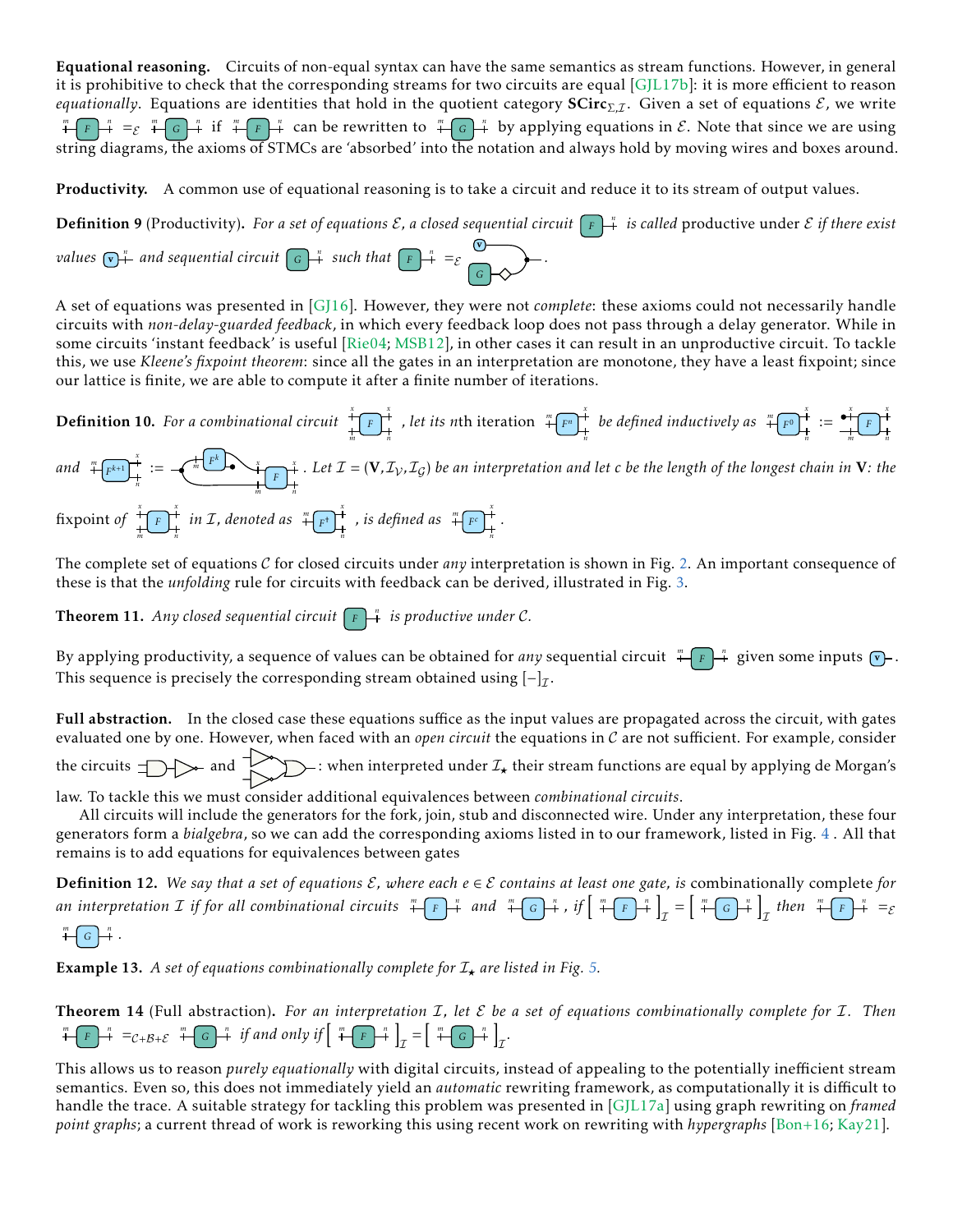

<span id="page-2-0"></span>Figure 1: The lattice structure on  $V_{\star}$ , and truth tables for the gates in  $\Sigma_{\star}$  under  $\mathcal{I}_{\star}$ .



<span id="page-2-1"></span>Figure 2: The set of equations  $C$  for reducing closed circuits.



<span id="page-2-3"></span><span id="page-2-2"></span>Figure 3: Deriving the *unfolding* rule using equations in C.



<span id="page-2-4"></span>Figure 5: A (not necessarily minimal) set of equations  $\cal P$  which is combinationally complete for  $\cal I_\star$ , adapted from [\[RR98\]](#page-3-15).